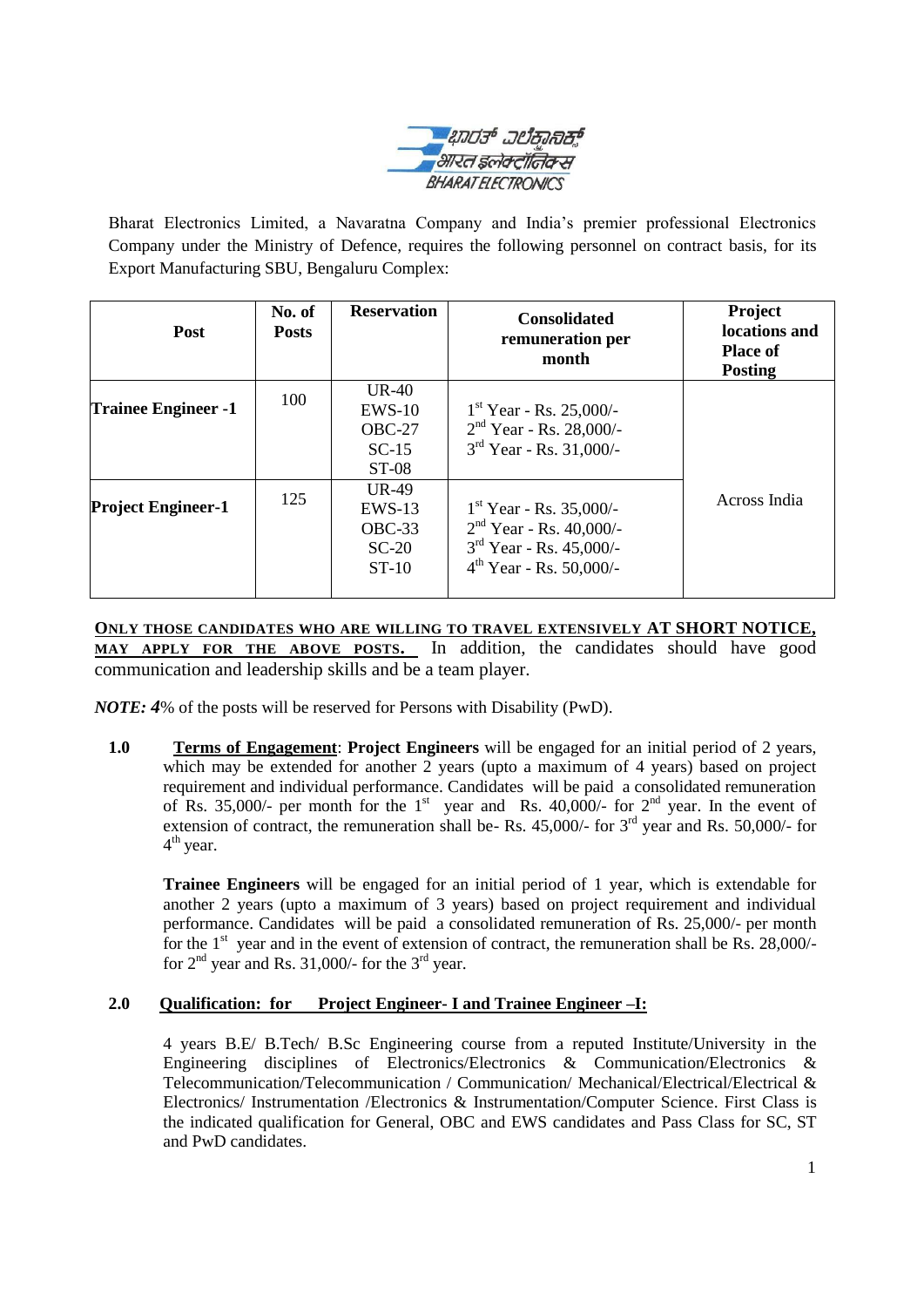| 3.0 |  | Upper Age limit and Post qualification Experience as on 01.11.2020: |
|-----|--|---------------------------------------------------------------------|
|     |  |                                                                     |

| Post                  | Upper<br>Age limit<br>(years) | Minimum No.<br>of months/<br>years of<br>relevant post<br>qualification<br>experience | Area of experience                                                                                                                                                             |
|-----------------------|-------------------------------|---------------------------------------------------------------------------------------|--------------------------------------------------------------------------------------------------------------------------------------------------------------------------------|
| Trainee Engineer - I  | 25                            | 3 months                                                                              | Checking<br>οf<br>Level<br>First<br>EVMs/VVPATs / Election counting<br>duty. Exposure to Election process is<br>essential.                                                     |
| Project Engineer $-I$ | 28                            | 2 years                                                                               | Production / Testing / Repair and<br>Checking<br>First<br>Level<br>of<br>EVMs/VVPATs. It is essential that<br>the candidates should be fully aware<br>of the Election process. |

The upper age limit mentioned above is for General  $\&$  EWS candidates. The age limit will be relaxable for SC & ST candidates by 5 years and for OBC candidates by 3 years. Candidates belonging to PwD category, having minimum 40% disability or more, will get 10 years' relaxation in addition to the relaxation applicable to the categories mentioned here.

 Only relevant post qualification experience will be considered. The decision of the selection committee, with respect to relevance of experience will be final. Work experience indicated without supporting documents, will not be considered.

# **4.0 SELECTION PROCEDURE:**

- a) Candidates should meet the qualifying criteria as specified in the advertisement and their online application should be accepted.
- **b)** A merit list will be prepared, based on the aggregate percentage obtained in BE/B.Tech/B.Sc Engg and work experience, as indicated below:
	- 75% marks will be allotted for aggregate marks scored in BE/B.Tech/B.Sc Engg.
	- 10% marks will be allotted for relevant work experience. (2.5 marks for min. stipulated work experience and additional 1.25 marks for every additional 6 months of relevant experience, upto a max of 10 marks)

Candidates will be shortlisted for the interviews based on the above, in the ratio of 1:5. 15% marks will be allotted for interview. **Candidates have to compulsorily provide the CGPA conversion to percentage of marks, as per the guidelines provided by the concerned University. Failure to do so, will result in disqualification.**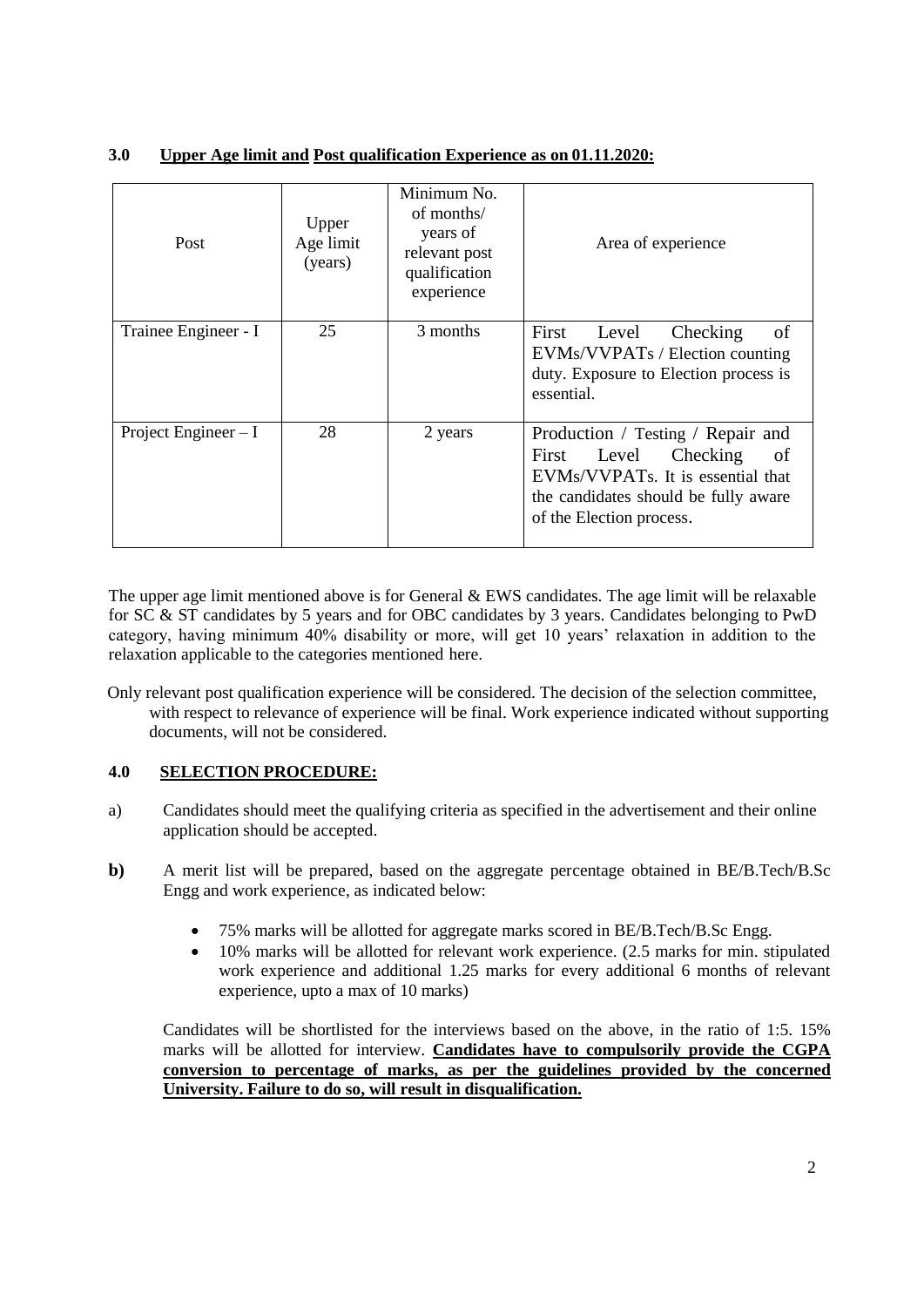- c) The list of candidates shortlisted for the interviews, will be made available on the BEL Website, through query mode. Candidates are required to comply with the instructions indicated in the call letter.
- d) The results of the final selection will be available on BEL website.

## **6.0 HOW TO APPLY:**

a) Candidates who are desirous of applying for the above posts and are willing to be posted anywhere in India, may apply online by clicking the relevant link provided against the advertisement for:

#### "P**roject Engineer- I for FLC /Election Duty for EM SBU- BG Cx**

#### **OR**

### **Trainee Engineer – I for FLC /Election Duty for EM SBU- BG Cx**

#### *The last date to apply is 21.11.2020*

b) Candidates are required to enter all information correctly in the online application form and verify the same before submission, as changes shall not be permitted after submission of the application form.

#### **7.0 Application fee:**

- a) **Project Engineer-I:** General, EWS and OBC candidates are required to remit an amount of Rs.500/-
- b) **Trainee Engineer-I**: General, EWS and OBC candidates are required to remit an amount of Rs.200/-
- c) The application fee should be remitted through SBI Collect (through online mode or through SBI Branch). Candidates are requested to read the details and screenshots for making the payment.
- d) Candidates can also make the payment by approaching SBI branch. You have to select SBI branch in the payment option and download pre-printed challan generated through SBI Collect and deposit the application fee (as applicable) plus applicable bank charges in any SBI Branch. The candidate should ensure to obtain the seal and signature of the bank official.
- e) General, OBC and EWS candidates have to enter the **"SBI Collect reference No."** generated after payment, in the Online Application Form. **SC/ST/ PwD candidates are exempted from payment of application fee**.
- f) Candidates may go through all instructions and eligibility criteria carefully before remitting Application Fee and submitting the application. **Fee once paid will not be refunded.**

#### **8.0 Documents to be uploaded alongwith the application by candidates :**

- i.  $10^{th}$  Standard marks card (as proof of date of birth)
- ii. B.E/ B.Tech/ B.Sc Engineering Degree certificate (as applicable), clearly indicating the discipline and class obtained.